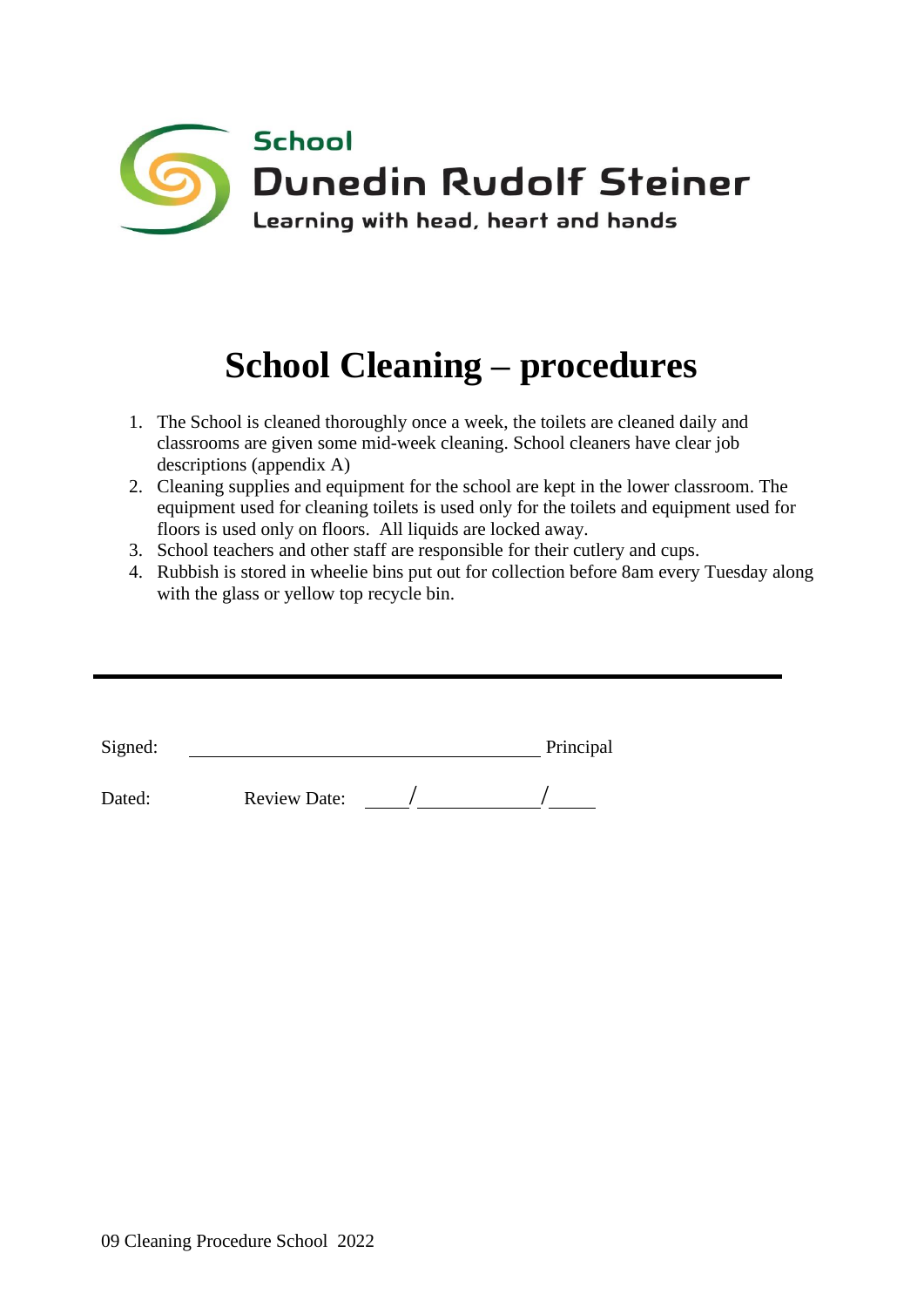

## **Job description Cleaner – weekend cleaner**

### **Areas:**

- Main School Classrooms: Octagonal Classroom, Small Yurt, Lower Classrooms, Forest Classroom and cloakroom area
- School toilets and cloakrooms

Up to 3.5 hours per week – this is to be done outside school's normal operating hours at the end of the school week. In addition the cleaner will work an extra hour each month to focus on specific tasks such as cleaning skirting boards, wiping walls etc

- 1. Dust and wipe shelves and surfaces in the class rooms; monthly wipe walls and dust skirtings etc in an extra hour paid each month.
- 2. Empty all rubbish bins into red top bin which is put by letterbox before collection day. Put recycling into recycling bins as appropriate. Clean and disinfect the rubbish bins as necessary.
- 3. Empty ashes from fires into a lidded metal ash bucket, sweep and clean with a wet cloth around the fire
- 4. Clean all hand basins, taps and splashbacks with multipurpose spray cleaner
- 5. Clean drinking fountains if they are open.
- 6. Wearing gloves, clean all toilets with toilet paper and toilet cleaner, and with toilet brush and cleaner inside the toilet. If not using disposable gloves then disinfect gloves after use.
- 7. Toilet floors will be swept and sponge mopped with designated "toilet only" equipment, using hot water and cleaning fluid
- 8. Vacuum all floor areas in every classroom
- 9. Wet mop hard surfaces in classrooms and cloakroom using hot water and floor cleaning liquid with designated "cloakroom and classroom only" cleaning equipment. Soak mop in mild bleach solution in bucket to clean and disinfect while putting out rubbish. Leave mop clean and squeezed out.
- 10. Toilet floors will be cleaned with a separate cloth
- 11. Shut all doors and windows and leave school rooms locked with cleaning gear neatly packed away and lights off.

For payment of cleaners, the office provides each cleaner with a template for an invoice for work done. This needs to be submitted every two weeks or on a monthly basis prior to  $20<sup>th</sup>$ .

## **Location of cleaning equipment**

Mop and bucket for school – Lower classroom cloakroom

Cleaning fluids in locked cleaning cupboard - Lower classroom cloakroom

Vacuum cleaner for the school – octagonal classroom and lower cloakroom.